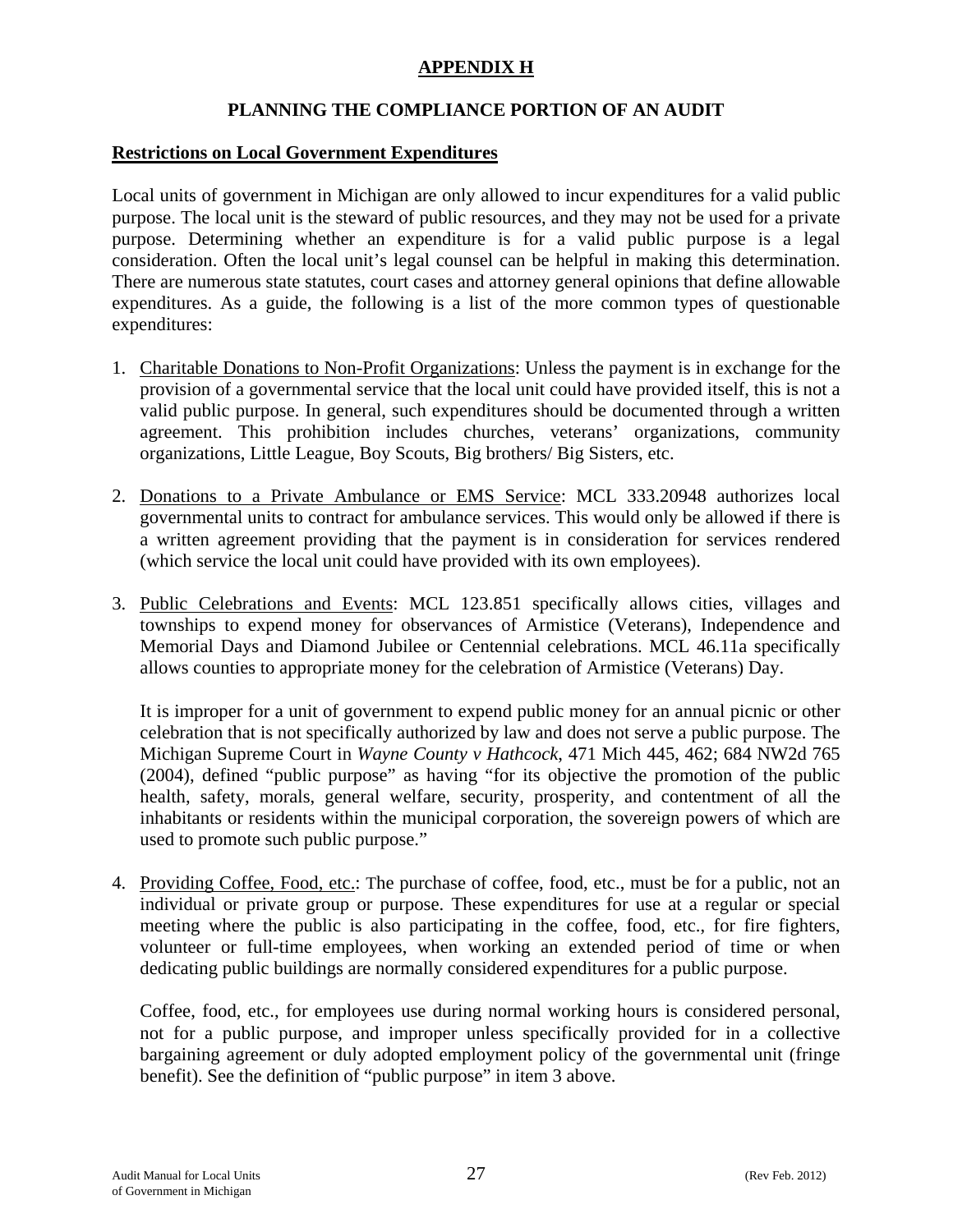# **APPENDIX H**

## **PLANNING THE COMPLIANCE PORTION OF AN AUDIT**

- 5. Retirement/Recognition Functions and Employee and Retiree Gifts: Retirement functions, gifts or plaques for employees or officials, recognition dinners for volunteer fire fighters or ambulance staff are usually not for a public purpose, therefore, not an allowable expense. Travel and meals as part of the cost of training volunteers to perform emergency services within the local unit are deemed a public purpose, payable as an expense when properly budgeted, authorized and approved. See the definition of "public purpose" in item 3 above.
- 6. Historical Activities: MCL 399.161 allows a township to appropriate money that the township board believes advances and fosters historical interests of the township. MCL 399.171 and 399.172 allow a city, county, township or village to individually appropriate money or jointly create a commission to advance the historical interests of the unit or units. MCL 399.201-399.215 allow a city, county, township or village to establish historical districts and a commission to preserve and refurbish historical structures.
- 7. Juvenile Delinquency--Youth Centers: MCL 123.461 allows a county, city, township or village to operate centers open exclusively to youths under 21 years of age and aimed at curbing juvenile delinquency within the community.
- 8. Economic Development: MCL 125.1601-125.1636 allows a county, city, village or township to incorporate an economic development corporation, file articles of incorporation and fund projects of said EDC, which are for a public benefit. MCL 125.1231 - 125.1237 allows county commissioners to create a county commission to promote economic development and provide in the county budget for the expenses of the commission.
- 9. Senior Citizens, Older Persons: MCL 400.571 400.577 allows a county, township, city or village to provide services to persons 60 years or older. Appropriations to a private organization must be specified in a contract. The terms of the contract must be published within 10 days of its approval in a local newspaper specifying the contract terms and services to be performed.
- 10. Legal Expenses: A governmental unit is not authorized to expend public money to assist residents with legal costs in defending the homeowners from possible civil action by a neighboring city to condemn their property for public use by the city. We are unable to see a "public purpose" for the township in this expenditure. Also this expenditure may be prohibited under the provisions of Article 9, Section 18 of the 1963 Michigan Constitution that prevents a governmental unit from lending its credit to the aid of any person, association or corporation, public or private, except as authorized in the Constitution.
- 11. Membership Dues: Membership dues to governmental associations such as MTA, MML, MAC and similar organizations that advise, inform and educate officials and employees are appropriate. (See court decision Hayes v City of Kalamazoo, 316 Mich. 443).
- 12. Training and Education: Registration fees, lodging, travel, and meals while in attendance at useful public informational or educational workshops and seminars are appropriate.